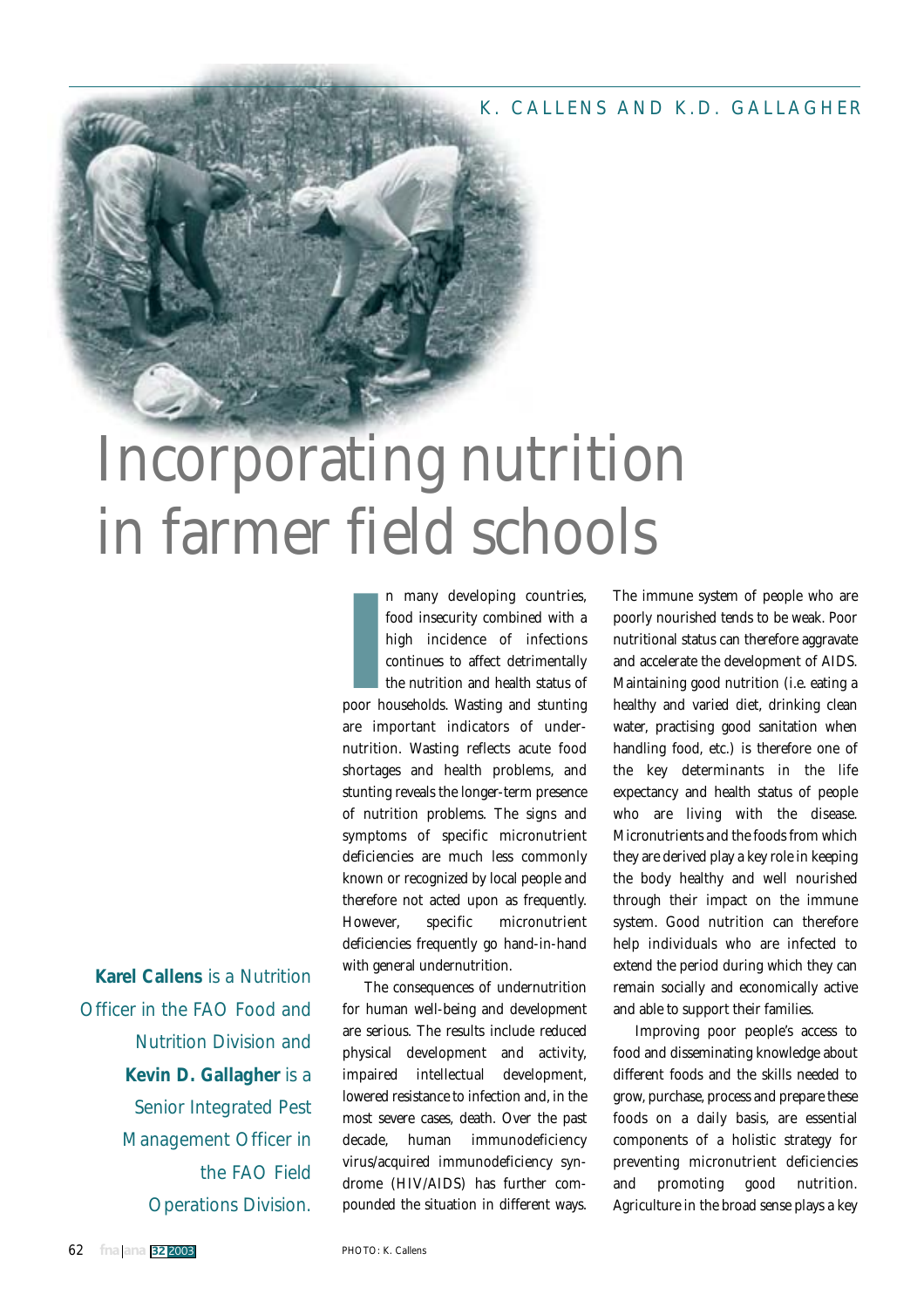role in this strategy. While there are many factors that affect poor people's ability to produce enough nutritious food, it is beyond doubt that a functional agricultural extension system is as crucial for food security as are effective health services for disease prevention and treatment. Just as health services in

rural health care and functional literacy programmes. Today, FFS have spread to over 50 countries and have been expanded to encompass such areas as water and soil management, dairy and poultry management, and organic agriculture. In Indonesia alone, the FFS movement now includes a national FFS

but is not seen as the "all-knowing source" of the "right information";

 a focus on farmers becoming experts and "farmer facilitators" in their own communities.

A typical FFS lasts for one to two seasons and is timed to coincide with the regular cropping season. A group of 20 to

# It is beyond doubt that a functional agricultural extension system is as crucial for food security as are effective health services for disease prevention and treatment

developing countries are often not easily accessible to poor people, agricultural extension services have been inhibited by similar problems. Although a wide range of technological options for the improvement of agricultural production and productivity are readily available, extension services have tended to work in a directive manner, which, from a pedagogical perspective, has not generally been very effective or efficient. From a human perspective, directive extension approaches have often bypassed the poor because the technological options offered were not adapted to their needs and potentials.

New methods appropriate for government extension, community groups and non-governmental organizations are emerging, including the farmer field schools (FFS) approach. This article focuses on these field schools and presents suggestions for improvements that incorporate nutrition and household food security objectives and considerations within the programme.

### The FFS approach

Farmer field schools were developed in 1989 in Indonesia to improve upon existing systems called "Training and Visit" (T&V), which were extension methods for bringing hands-on skills and decision-making capacity to farmers as part of integrated pest management (IPM). FFS evolved from various models, but borrowed particularly from primary alumni association of over one million farmers, 7 000 farmer facilitators and a newspaper, *Petani*, with a circulation of 10 000.

The central characteristics of FFS include:

- **hands-on training methods in which** farmers test management methods for themselves and learn concepts directly;
- flexible, non-lecture field study using a group field that allows the "field to be the teacher";
- strong emphasis on observation, analysis, discussion and debate, which allows new ecological concepts to be combined with local knowledge;
- the use of a technically competent facilitator who leads group activities,

30 farmers sets up a group study field to observe the crop or crops of their choice (often a poultry "crop" is also included). The group is responsible for the care and maintenance of the crops from soil preparation to harvest or post-harvest. Groups meet weekly for annual crops and monthly for perennial crops. During each meeting, the farmers, together with their facilitator, make structured observations of their crop and analyse the situation using an "agro-ecosystem analysis" method. Group discussion follows and a consensus on required management is reached. During this process, farmers make drawings and give their own views to reinforce learning. Because the problems and decisions being studied overlap with similar issues in the



**Community members and a nutrition monitor working in one of the project gardens**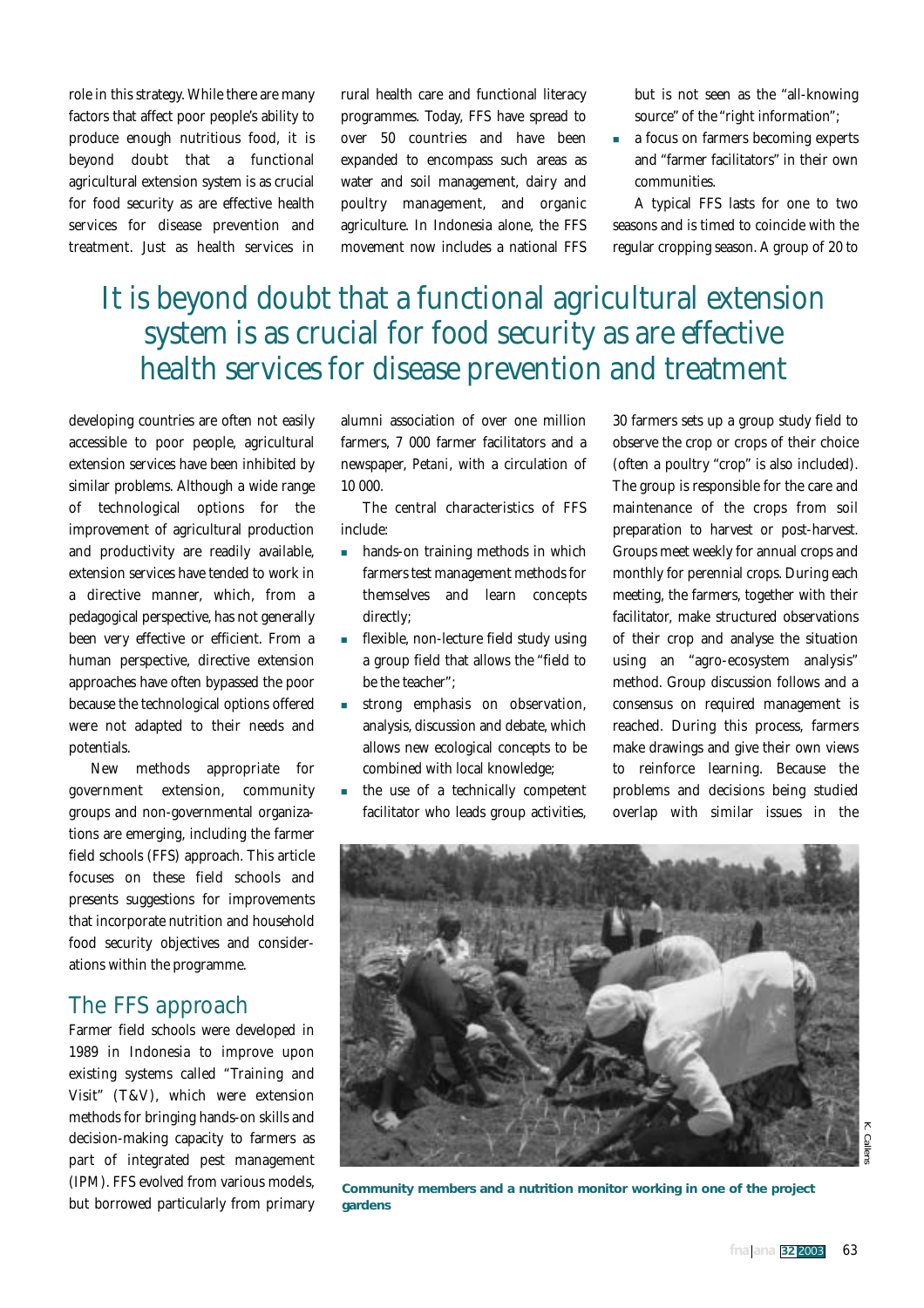participants' own fields, there is a strong "learning readiness" motivation.

In addition to the field analysis, which takes two to three hours, two "special topics" are covered each week. One topic deals with group dynamics, to strengthen the groups' team-building and organizing skills. The other is a concept-based activity of the farmers' choice, usually a special study on a specific pest or disease, a discussion on varieties that grow well in the community or the preparation of other activities such as rat-management schemes.

In some countries, the extension officers have been suggesting new special topics such as filtering and boiling water, and nutrition-related topics. Currently,

advantages to a self-financing approach. First, it provides both the opportunity and the process for focusing the extension programme on the needs and priorities of those who ask for the services. Second, it helps build financial and business skills, which are essential for the transition from subsistence into a mainstream-type economy.

#### Moving FFS beyond integrated pest management

While the FFS programmes do not focus directly on nutrition, many FFS and other agricultural extension activities could be enhanced to play a key role in linking food production in poor households with

although it provides an excellent opportunity for improving nutrition and household food security. Moreover, at a time when HIV/AIDS is increasingly draining households of productive labour, time and resources, home gardening provides a low-external-input technology that may help HIV/AIDSaffected households in various ways. Because home gardens are located near the homestead, women do not spend as much time travelling long distances. Moreover, home gardens in general produce a wide variety of crops and often include micronutrient-rich vegetables and fruits, spices, medicinal plants and even small animals. Improving the management of soil fertility, weed and

# First, there is a need for the FFS programmes to link crop choice and diversification to food consumption, nutritional needs and dietary practices within local communities

these are limited to topics such as combining food groups, the importance of each food group and the use of local vegetables and fruits. The special topics usually take one hour, so the entire FFS session lasts for four to five hours.

The costs of an FFS depend mainly on the facilitator's travel costs: some may cost as little as US\$50 for a season if the facilitators live nearby, but others cost as much as US\$500 because the facilitators live far away. The training of local farmer facilitators is one way to reduce costs and increase community ownership. New methods of self-financing are emerging from East African FFS, in which the group raises money by means of a "commercial plot" in the group study field, which is set aside specifically for growing market crops. The produce is sold and the funds are kept by the FFS group to cover their costs and enable them to continue their community study activities. Group-based savings and lending may also be able to help groups of poor farmers accumulate funds for the purchase of inputs for the FFS programme. There are two

nutrition and healthy eating. First, there is a need for the FFS programmes to link crop choice and diversification to food consumption, nutritional needs and dietary practices within local communities. Indigenous fruits and vegetables harvested from the wild are generally not recognized for their agronomic potential and nutritional benefits. Improving the production or domestication of these wild varieties is a low-cost option for improving the nutrition and health of poor households. However, in order to convey nutrition messages and link them with existing food consumption and dietary practices, basic knowledge about food and nutrition will be required, along with a more flexible FFS curriculum.

Second, agricultural education programmes must recognize more openly the specific skills and knowledge needs of women. In poor households, access to nutritious foods largely depends on what the women produce in home gardens. Home-garden technology is another area often ignored by extension programmes,

pest management, water management and crop choices in home gardens is crucial to food and nutrition security for poor households. Again, a more flexible, participatory and pro-poor extension approach is needed. Relatively small changes in the current FFS process could produce significant improvements in nutrition and health, if more attention were given to improving diet and foodproduction aspects of relevance to the poor, including wider variety in food supplies and improved nutritional intake. Such changes could result in increased nutritional value of local diets and a healthier population.

A relatively small change in the current FFS process could produce significant improvements in nutrition and health

#### The way forward

While agricultural extension workers may have received training in food and nutrition, there is much scope for the collaboration of health workers and community development workers with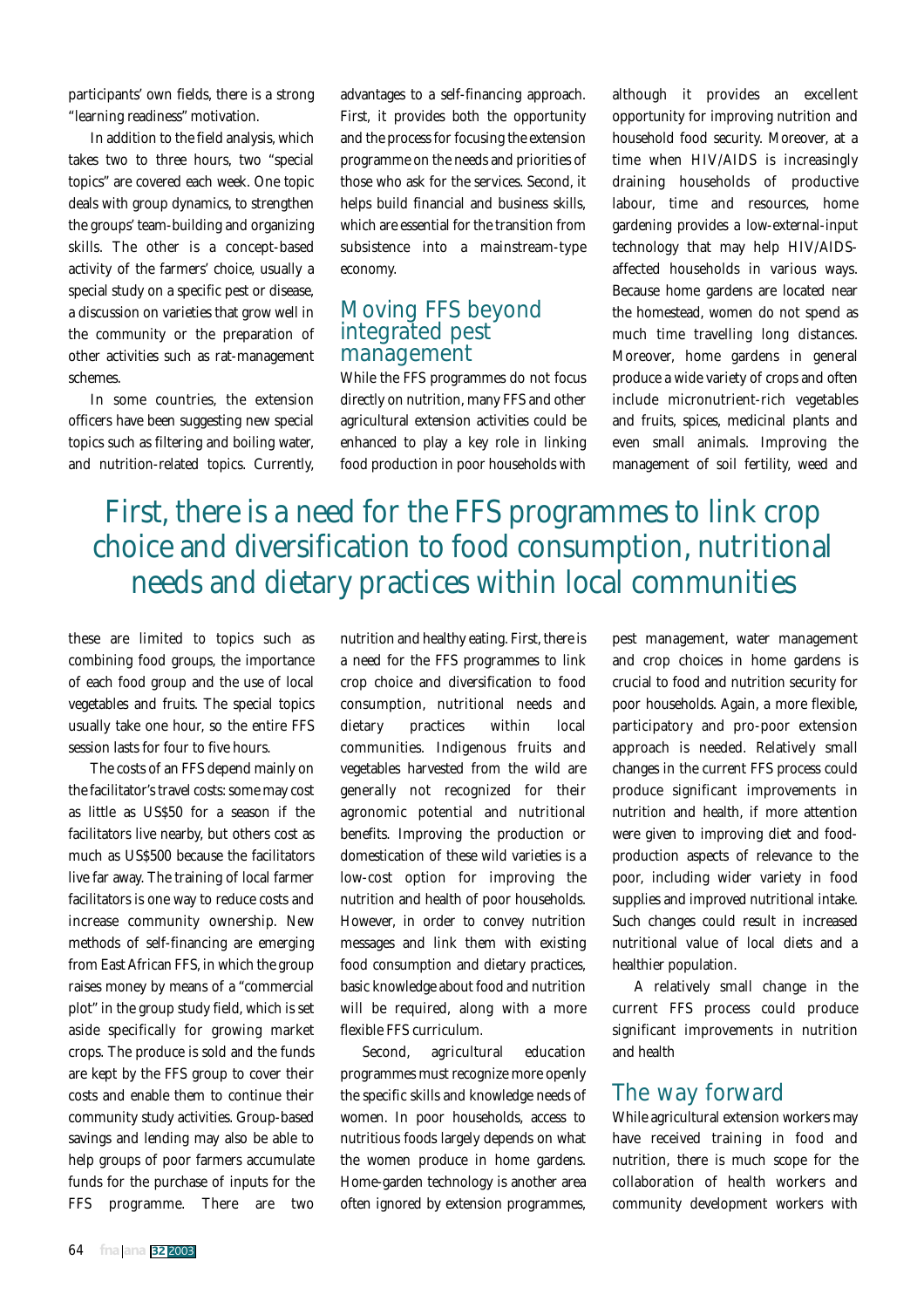#### **TABLE 1**

### Examples of links between locally perceived nutrition-related health problems and food and agricultural issues

| <b>LOCAL PERCEPTIONS</b><br>OF NUTRITION-RELATED<br><b>HEALTH PROBLEMS</b>                                                                                                                                                | <b>POSSIBLE FOOD AND NUTRITION LINKS</b>                                                                                                                                                                                                                                                                                                                                                                                                                          | POSSIBLE AGRICULTURAL LINKS                                                                                                                                                                                                                                                                                                     |
|---------------------------------------------------------------------------------------------------------------------------------------------------------------------------------------------------------------------------|-------------------------------------------------------------------------------------------------------------------------------------------------------------------------------------------------------------------------------------------------------------------------------------------------------------------------------------------------------------------------------------------------------------------------------------------------------------------|---------------------------------------------------------------------------------------------------------------------------------------------------------------------------------------------------------------------------------------------------------------------------------------------------------------------------------|
| Child is short for its age (stunted)<br>and does not develop well<br>physically and mentally                                                                                                                              | Long-term undernutrition with insufficient intake of a<br>good variety of nutritious foods<br>A diet chronically deficient in energy, protein and<br>micronutrients<br>Food taboos and child-feeding practices during the<br>first two years of life<br>Diseases and parasitic infections                                                                                                                                                                         | Overemphasis on growing of starchy staple and<br>neglect of food legumes, oil crops, vegetables and<br>fruits<br>Neglect of the importance of indigenous food crops<br>by agricultural extension services<br>Influence of traditional knowledge on crop choice                                                                  |
| Child is thin (wasted) and<br>underweight for its age, inactive<br>and does not learn well                                                                                                                                | Acute undernutrition with insufficient intake of<br>nutritious foods<br>A diet deficient in energy (e.g. low in fat), protein<br>and micronutrients<br>Lack of nutritious complementary foods or an acute<br>food shortage<br>Infectious diseases, diarrhoea, malaria, etc.                                                                                                                                                                                       | Same as above<br>Women's workload for child care and feeding may<br>be too heavy                                                                                                                                                                                                                                                |
| Individual suffers from poor<br>vision at night (night blindness)<br>or complete blindness (in more<br>severe cases)                                                                                                      | Lack of dietary vitamin A from animal sources or<br>beta-carotene from plant sources (e.g. green leafy<br>vegetables and orange or yellow fruits)<br>Lack of fat in the diet, required for the body to<br>absorb vitamin A and beta-carotene<br>Children with measles particularly at risk of develop-<br>ing serious clinical vitamin A deficiency                                                                                                               | Small animals not used as food source - agricultural<br>extension services underestimate this possibility<br>Low importance given to vegetables and fruits for<br>home consumption<br>Perception that indigenous vegetables and fruits are<br>"poor people's foods"<br>Preference for market gardening over home<br>consumption |
| Individual suffers from iron<br>deficiency, anaemia                                                                                                                                                                       | Absence of animal proteins in the diet<br>Poor consumption of food legumes (e.g. beans, peas)<br>rich in iron<br>Irregular consumption of vitamin C (e.g. from fruits<br>and some vegetables) or as part of a mainly plant-<br>based diet - vitamin C enhances absorption of iron<br>from plant foods<br>Parasitic infection (i.e. worms) an important factor<br>leading to blood loss<br>Malaria often reinforces the effect of poor iron<br>content of the diet | Same as above<br>Inadequate production of iron-containing foods,<br>especially lequmes                                                                                                                                                                                                                                          |
| Individual suffers from swelling<br>of the throat (goitre) in adults,<br>particularly women of<br>reproductive age: problems<br>include mental and physical<br>retardation (in more severe<br>cases) from early childhood | lodine deficiency caused by lack of iodine in soil and<br>water<br>Goitrogenics in specific foods, e.g. poorly processed<br>cassava                                                                                                                                                                                                                                                                                                                               | Leaching of soil due to poor soil and water<br>management<br>Inappropriate cassava-processing practices                                                                                                                                                                                                                         |
| Babies born with a low birth<br>weight                                                                                                                                                                                    | Maternal undernutrition<br>Insufficient rest during pregnancy                                                                                                                                                                                                                                                                                                                                                                                                     | Overemphasis on starchy staple and neglect of food<br>legumes, oil crops, vegetables and fruits<br>Traditional knowledge influencing crop choice and<br>utilization<br>Women's heavy workload and increased nutritional<br>needs during pregnancy                                                                               |

extension agents in planning and implementing a locally adapted curriculum to cover special topics focusing on issues of nutrition and household food security. Depending on the topics, their involvement may be required at different stages of the FFS process. For example, a community health worker or other person with a good knowledge of health

and nutrition may initiate the development of a locally adapted FFS curriculum with farmers by discussing how specific problems of health, child growth and development are linked to food intake. This important first step raises awareness about these problems and leads naturally into a broad discussion about the underlying causes.

Examples of possible links among some locally perceived nutrition and health problems, food and nutrition issues, and ultimately agricultural issues are provided in Table 1. It is recommended that the community health worker and community members work together to develop a similar table adapted to the specific local context, to help guide the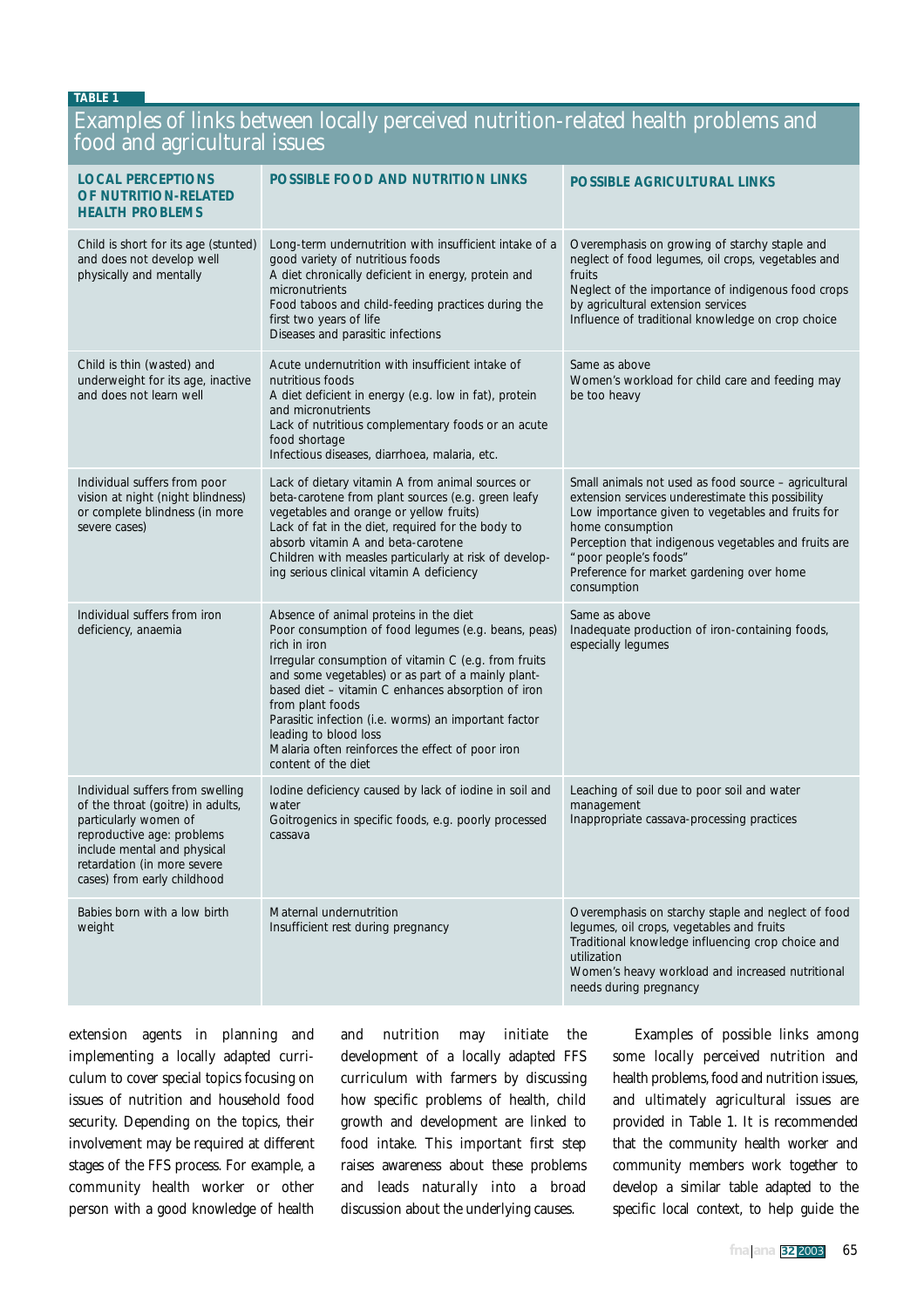#### **FIGURE 1** Examples of possible meal combinations in an African context



discussion and provide the FFS group with a reference point for monitoring and evaluation. The community health worker may discuss specific health- and careoriented issues during growth-monitoring and promotion sessions.

While the community health worker may address underlying health and care issues, the agricultural extension worker must lead the discussion into issues of food security. Given that the main goal of FFS is to address agricultural production problems, the nutrition and food consumption issues raised by the health worker need to be picked up by the agricultural extension worker and linked to issues of access to food and agricultural production. Such a discussion almost always goes beyond aspects of food availability, and often raises issues regarding women's time; who has access to and control over different resources; decision-making in the household about expenditures, choice of crops to be grown and what to do with the harvest, etc.

While the method described above may sound rather academic and complex, in practice the discussion can easily be facilitated by asking farmers about the different roles that the men and women assume along the food chain. These roles range from responsibility for crop choice and preparation of the land and who is in

charge of weeding and harvesting, to the preparation of meals and eating. From the discussion, a simple table can be elaborated according to the crops being produced. It is recommended that this exercise be carried out for each of the food crops that make up a typical meal (e.g. starchy staple, vegetable relish, food legumes, oil crops and fruits). Figure 1 provides an example of how various crops may be combined in a meal in an African context. The elements in the table provide a good opportunity to encourage farmers to talk more about the specific constraints they face in carrying out their different tasks, which in turn raises a variety of issues ranging from the purely agronomic to questions of gender equity in the division of labour, social organization and traditional beliefs and practices. The role of the community health worker, the agricultural extension agent and the community development worker in this discussion is to highlight and guide the discussion on these issues and to retain those that are most prominent and may be addressed in an FFS.

The introductory session leads the farmers into discussing how local resources can be applied to solve the problems that are encountered along the food chain, and facilitates choosing the content of the FFS curriculum, the crops

to focus on and the agronomic and nonagronomic issues that need to be tackled simultaneously. Undertaking the analysis of the food chain also helps identify the most appropriate stages of the crop cycle for addressing specific non-agronomic issues. While agronomic aspects form the core of the FFS curriculum, other issues may be incorporated into the curriculum or be discussed during special sessions. Table 2 gives an example of specific food and nutrition topics that may be covered in an FFS programme on cassava cultivation. Since the health and community development workers participated in the initial discussion and curriculum development, their roles in these special sessions are clear, and resources for facilitating such sessions are included in the field school plan and budget.

Because FFS are designed to incorporate aspects of participatory monitoring and evaluation of production, there is also scope for involving farmers in monitoring and evaluating the impact on nutrition and household food security. The initial analysis of the food chain provides a tool for demonstrating and evaluating how specific changes along the chain can affect nutrition outcomes at the household level. Community health workers may facilitate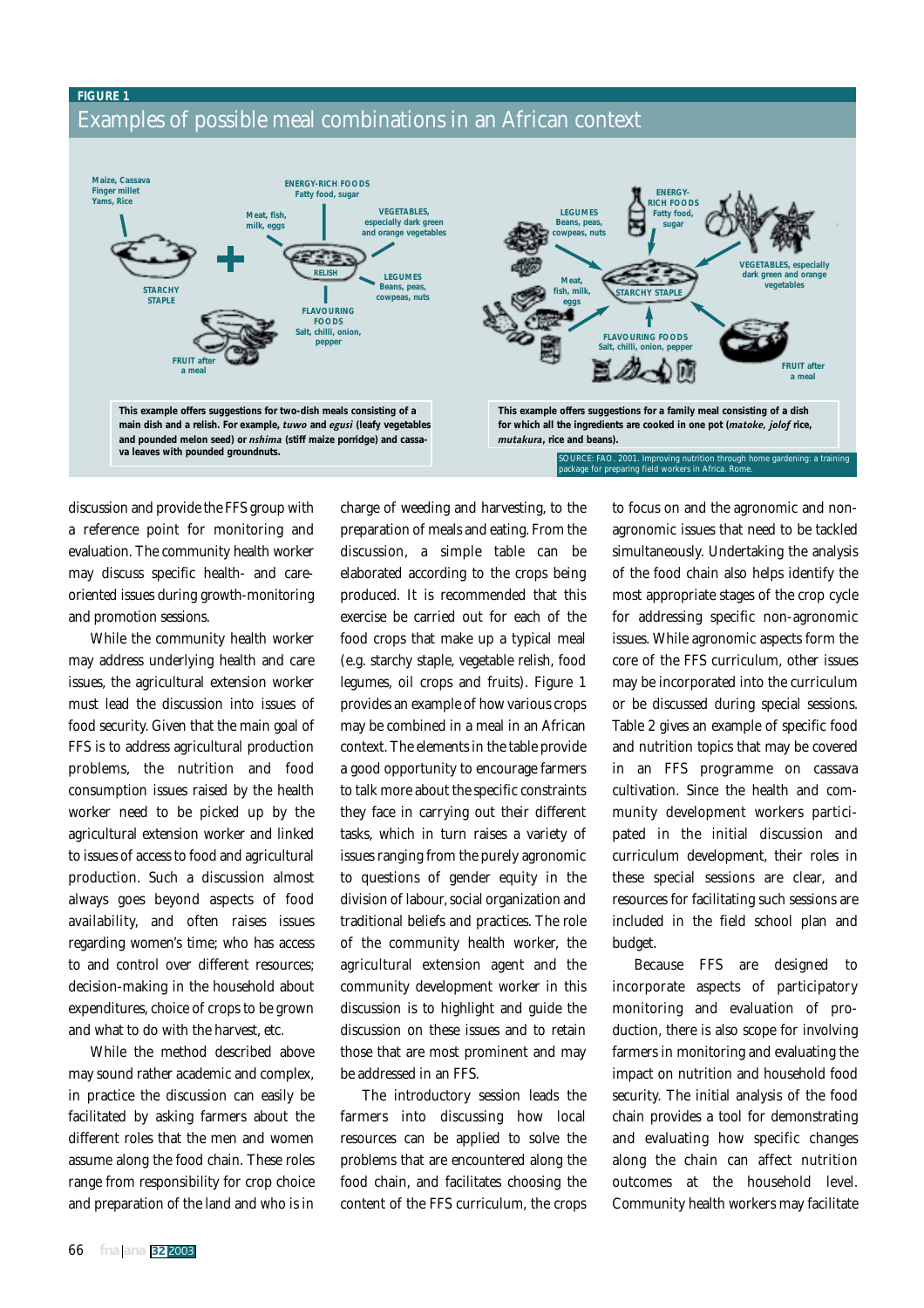#### **TABLE 2**

#### Gender-perspective analysis of steps in the food chain: a cassava farmer field school, expanded with legume and vegetable crops appropriate for dietary needs

| <b>STEPS ALONG THE FOOD CHAIN</b>                                                                      | <b>FFS CURRICULUM</b>                                                                                                                                                                                              |
|--------------------------------------------------------------------------------------------------------|--------------------------------------------------------------------------------------------------------------------------------------------------------------------------------------------------------------------|
| Choice of staple crop and relish<br>crops (e.g. a vegetable and a food<br>legume) and cropping methods | <b>Nutrition</b><br>Need for cash to cover non-food expenditures<br>How women's and men's time is used<br>Labour and input requirements in the light of HIV/AIDS                                                   |
| Land preparation                                                                                       | Who has access to land and who has responsibility for land preparation                                                                                                                                             |
| Planting                                                                                               | Access to planting material<br>Selection of variety focusing on use as vegetable, root or combined use                                                                                                             |
| Intercropping                                                                                          | Crop choice from agronomic and nutritional perspective along the major food groups as shown in<br>Figure 1<br>Who decides to give preference to cash crops over nutritious foods<br>Consequences for child feeding |
| Pest control                                                                                           | Preference of leaves infected with cassava mosaic virus for vegetable use<br>Cultivation of special leaf varieties in home garden                                                                                  |
| Weed control                                                                                           | Gender roles and time for child care and feedinguse of specific weeds as wild foods                                                                                                                                |
| Harvesting roots                                                                                       | Access to means of transportation from field to homestead<br>labour and time implications on child care and feeding                                                                                                |
| Harvesting leaves                                                                                      | Preparation of nutritious relish using food legumes or oil crops                                                                                                                                                   |
| Soaking roots                                                                                          | Gender roles: how much time men/women spend at this task<br>Awareness of cyanide content and goitre                                                                                                                |
| Drying roots                                                                                           | Firewood collection, tree planting, how the division of labour affects women's time for child care<br>and feeding, care for the sick                                                                               |
| Marketing                                                                                              | Household money management and use of resources for nutrition, health, education over other<br>less basic expenditures                                                                                             |
| Preparation of cassava porridge                                                                        | Child feeding<br>Balanced family diet<br>Weaning-food preparation                                                                                                                                                  |

this tool by linking their input in the FFS to an existing community-based growthmonitoring and promotion system. Such an approach would present three distinct advantages. First, it would help demonstrate the impact of the changes in agronomic and other practices introduced through the FFS on resolving specific nutrition and food security problems. Second, it would provide an opportunity to follow up the specific health and care issues raised during the initial discussion with the farmers. Third, it would give community workers an opportunity to provide poor households with more comprehensive and targeted support that goes beyond addressing issues in isolation.

#### **Conclusions**

While the methodology outlined in this article is simple and straightforward and

accommodates easily the incorporation of nutrition aspects, various institutional issues need to be addressed for it to work. Community-based study approaches such as FFS will require a high level of flexibility in the implementation of agricultural extension, along with crucial links with health and community development services. To establish these links systematically, the three services need to be coordinated at the district level. Joint work programmes must be established and the focus must be on a set of common goals that are relevant to the needs of the poor. Adequate resource allocation must underpin these programmes.

In the absence of an adequate supply of nutritious food from locally owned production, people from poor households lack the ability to purchase what is needed for a balanced diet. They generally

give priority to starchy staple crops, and any micronutrient-rich vegetables and fruits, if grown, are often sold for cash. A good argument therefore exists for helping poor households learn how to grow and utilize these foods more efficiently so as to achieve a more balanced diet while still generating income to cover expenditures for other basic necessities. Community study programmes such as those provided by the FFS approach provide a good vehicle for raising awareness about the importance of simple activities that can help poor households improve their nutrition using the resources available to them. Linking agricultural extension with participatory learning and action on nutrition and health can potentially improve the sustainability and impact of food and agricultural programmes on nutrition and household food security.